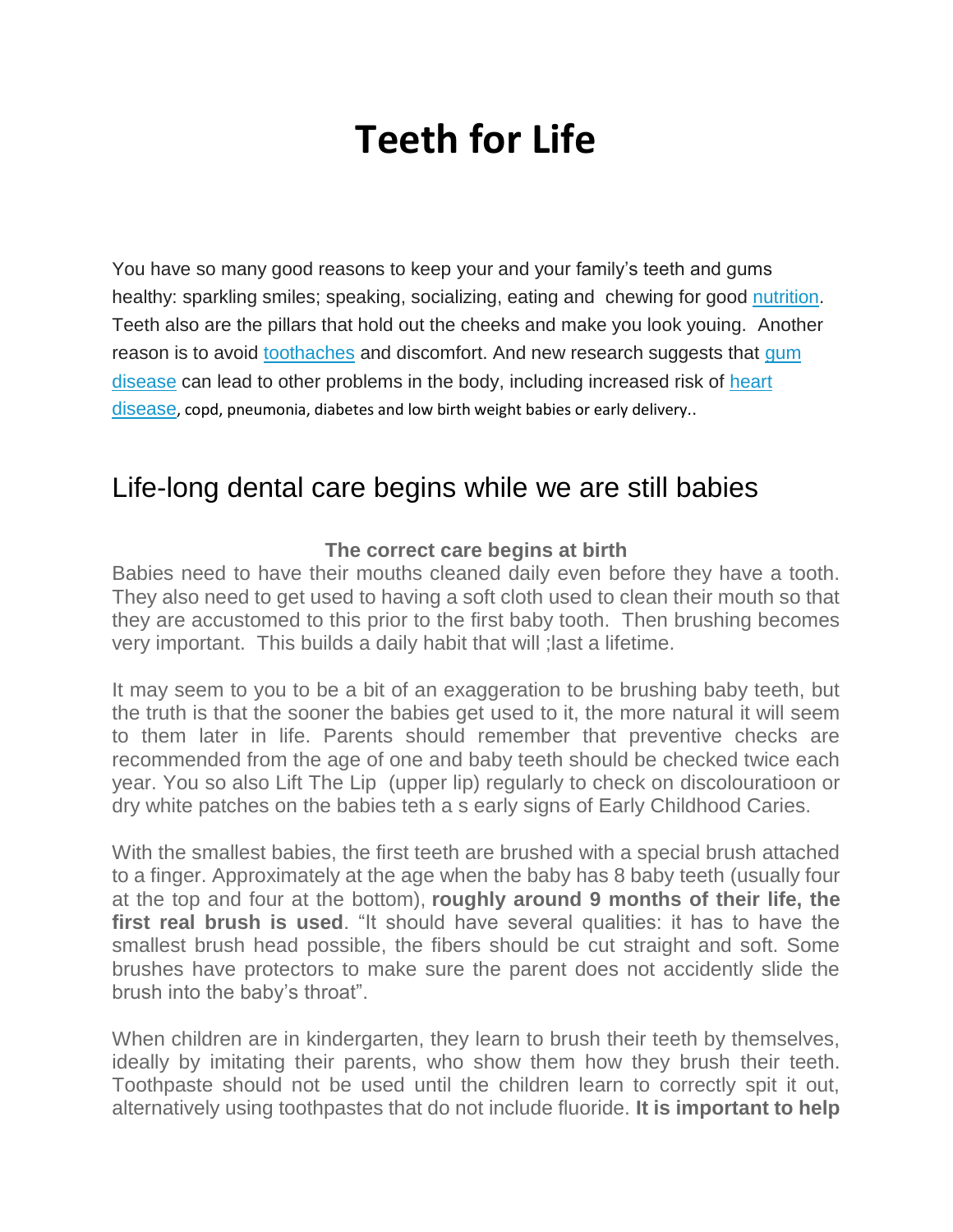**the children clean their teeth if necessary** – ensuring that they clean their teeth for **at least two minutes** – this applies to children prior to going to school, but also to small school children (further cleaning by parents is recommended until the age of eight or nine).

### **We have 4 types of teeth. You need to learn how to look after all of them to keep your teeth for life**



Fortunately, there are simple ways to keep teeth strong and healthy from childhood to old age. Here's how: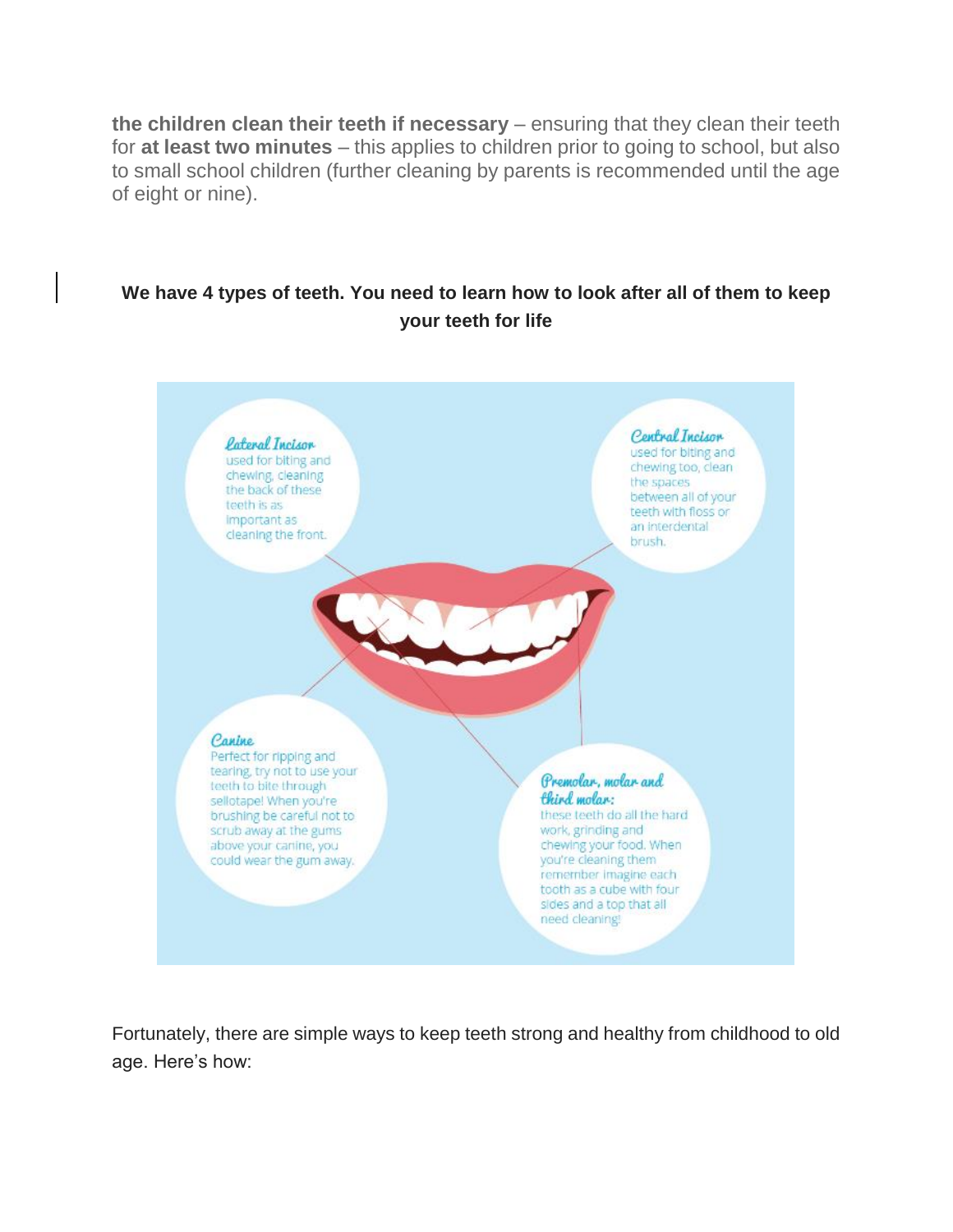**1. Start children early.** Despite great strides in decay prevention, one in four young children develops signs of [tooth](http://www.webmd.com/oral-health/picture-of-the-teeth) decay before they start school. Half of all children between the ages of 12 and 15 have cavities. ["Dental care](http://www.webmd.com/oral-health/ss/slideshow-tooth-problems) should begin at birth but must be started as soon as a child's first [tooth](http://www.webmd.com/oral-health/dental-care-smile-10/slideshow-pretty-teeth) appears, usually around six months,". "Teeth can be wiped with a clean, damp cloth or a very soft brush. At about age 2, you can let kids try brushing for themselves, byut you still need to clean their teeth as their hand skills are very limited . let the child start then you finish the cleaning. And of course it's important to supervise."

**2. Seal off trouble.** Permanent molars come in around age 6. Thin protective coatings applied to the chewing surfaces of the back teeth or molars can prevent decay in the pits and fissures. According to the Centers for Disease Control and Prevention, sealants can significantly reduce caries. Talk to your dental professional.

**3. Use enough -- but not too much -- fluoride.** The single biggest advance in [oral](http://www.webmd.com/oral-health/default.htm)  [health](http://www.webmd.com/oral-health/default.htm) has been fluoride, which strengthens enamel, making it less likely to decay. Many [toothpastes](http://www.webmd.com/oral-health/guide/weighing-your-toothpaste-options) and [mouth](http://www.webmd.com/oral-health/anatomy-of-the-mouth) rinses also contain fluoride. Fluoride should be used sparingly in young children -- no more than a pea-sized dab on the toothbrush. Too much swallowed can cause white spots on teeth.

**4. Brush twice a day.** [Gum disease](http://www.webmd.com/oral-health/video/dangers-gum-disease) and [tooth](http://www.webmd.com/oral-health/rm-quiz-what-do-you-know-about-your-teeth) decay remain big problems -- and not just for older people. Three-fourths of teenagers have gums that bleed.

Along with the basic advice, remember:

- [Toothbrushes](http://www.webmd.com/oral-health/guide/choosing-a-toothbrush-the-pros-and-cons-of-electric-and-disposable) should be changed at least twice a year or more oftren if high pressure is used.. Your toothbrush will show you when it needs to be replaced.
- Teenagers with braces may need to use special toothbrushes and other oral hygiene tools to brush their teeth. Talk to your dentist or orthodontist.
- Older people with [arthritis](http://www.webmd.com/arthritis/default.htm) or other problems may have trouble holding a toothbrush or using floss. Some people find it easier to use an electric toothbrush.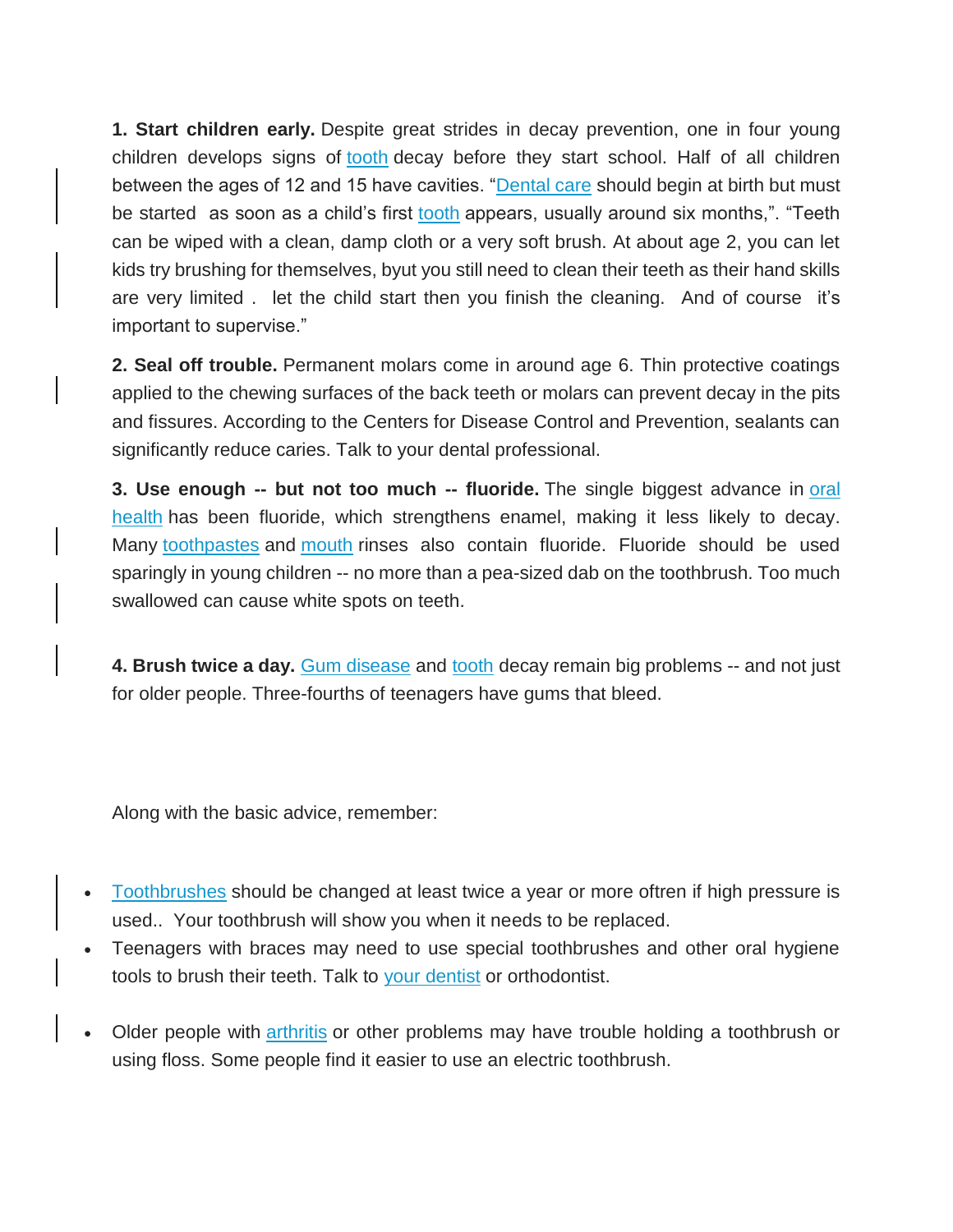**5. Rinse after meals.** In addition to brushing, rinsing your [mouth](http://www.webmd.com/oral-health/ss/slideshow-mouth-problems) with water can help prevent decay and [gum problems.](http://www.webmd.com/oral-health/guide/gum-problem-basics-sore-swollen-and-bleeding-gums) If you chew gum, choose sugar free gum. Chewing sugar-free gum after a meal can also protect by increasing [saliva](http://www.webmd.com/oral-health/what-is-saliva) flow, which naturally washes bacteria away and neutralizes acid. However chewing gum can result in arthritic damage to the jaw joint.

**6.Mouth Guards Block blows to teeth.** Sports and recreational activities build healthy bodies, but they can pose a threat to teeth. Most school teams now require children to wear [mouth](http://www.webmd.com/oral-health/rm-quiz-mouth-myths) guards. But remember: unsupervised recreational activities like skateboarding and roller-blading can also result in injuries. Your dentist can make a customfitted **mouth guard**. Another option: buy a mouth guard at a sporting goods store that can be softened using hot water to form fit your mouth.

**7. Don't smoke or use smokeless [tobacco.](http://www.webmd.com/smoking-cessation/ss/slideshow-tips-quit-smoking)** Tobacco stains teeth and significantly increases the risk of gum disease and [oral cancer.](http://www.webmd.com/oral-health/guide/oral-cancer) If you smoke or use chewing tobacco, consider quitting. Counsel your kids not to start.

**8. Eat smart.** At every age, a healthy diet is essential to healthy teeth and gums. A well[balanced diet](http://www.webmd.com/diet/default.htm) of whole foods -- including grains, nuts, [fruits and vegetables,](http://www.webmd.com/food-recipes/ss/slideshow-exotic-fruits) and dairy products -- will provide all the [nutrients](http://www.webmd.com/a-to-z-guides/major-nutrients-in-food-topic-overview) you need. Some researchers believe that omega-3 fats, the kind found in fish, may also reduce inflammation, thereby lowering risk of gum disease.

**9. Avoid sugary foods**. When bacteria in the mouth break down simple sugars, they produce acids that can erode [tooth enamel,](http://www.webmd.com/oral-health/guide/tooth-enamel-erosion-restoration) opening the door to decay. "Sugary drinks, including soft drinks and fruit drinks, pose a special threat because people tend to sip them, raising acid levels over a long period of time,". "Carbonated drinks may make matters worse, since carbonation also increases acidity." Sticky candies are another culprit, because they linger on teeth surfaces.

#### **Keep an eye out for "hidden sugar", you will even find it in "savoury" food**

Learn to read labels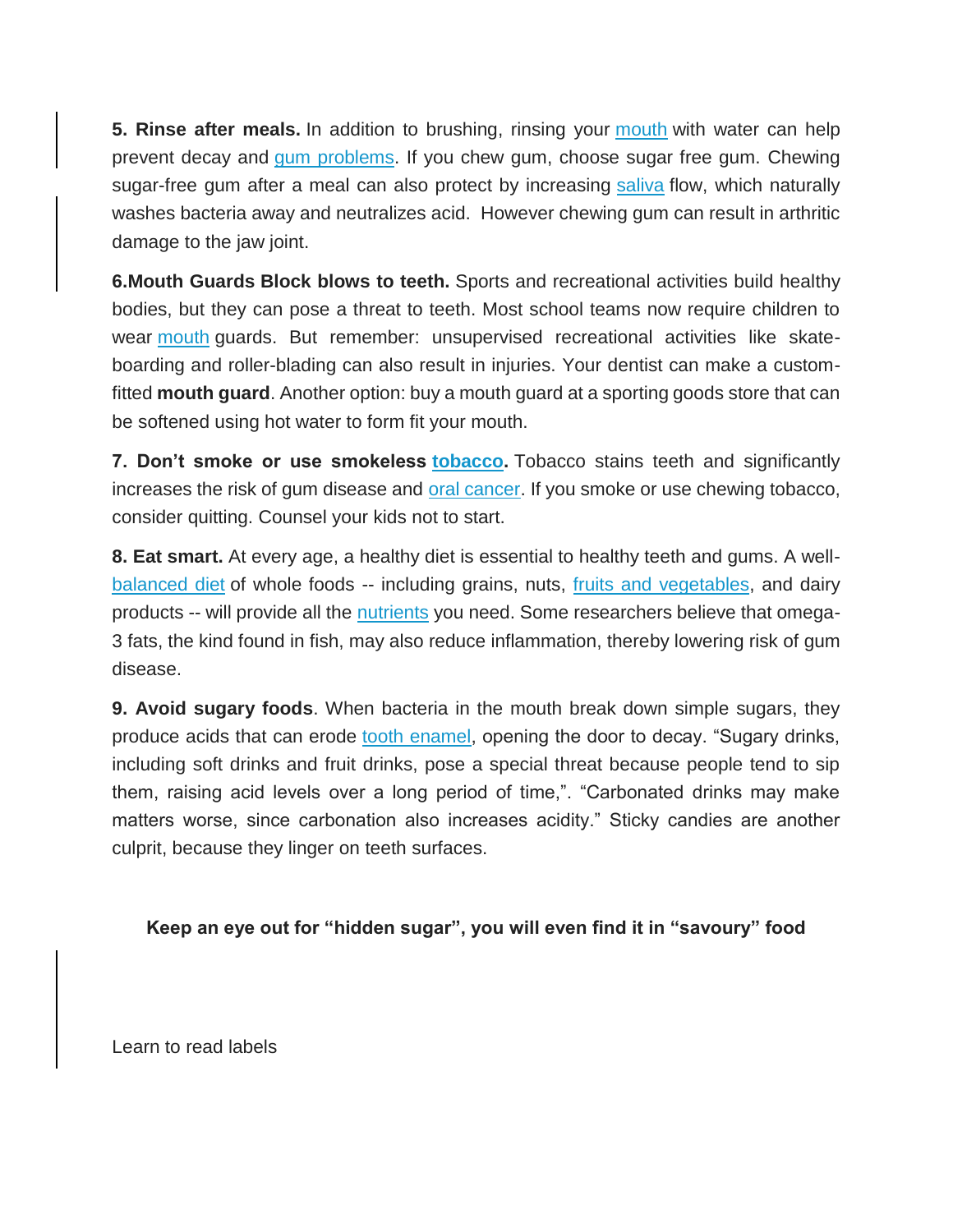

**10. Make an appointment.** Have a dental check-up at least annually or based on need as determined with your dental provider. The old adage of every 6 months has no basis in science and was determined as part of an ad campaign by a toothpaste company. You will need to visit more often if you have problems like gum disease. During a routine exam, your dentist or dental hygienist removes plaque build-up that you can't brush or clean away and look for signs of decay.

A regular dental exam also checks for::

- **Early signs of oral cancer.** Nine out of 10 cases of oral cancer can be treated if found early enough. Undetected, oral cancer can spread to other parts of the body and become harder to treat. Treatment vcan be very disfiguring if left undiagnosed.
- **Wear and tear from tooth grinding.** Called [bruxism,](http://www.webmd.com/oral-health/guide/teeth-grinding-bruxism) teeth grinding may be caused by stress or [anxiety.](http://www.webmd.com/anxiety-panic/default.htm) Over time, it can wear down the biting surfaces of teeth, making them more susceptible to decay. If your teeth show signs of [bruxism,](http://www.webmd.com/oral-health/video/stop-grinding-your-teeth) your dentist may recommend a mouth guard worn at night to prevent grinding.
- **Signs of gum disease.** Gum disease, also called gingivitis or more advanced called periodontitis, is the leading cause of tooth loss in older people. "Unfortunately, by the time most people notice any of the warning signs of periodontitis, it's too late to reverse the damage," .Your dental professional should examine your gums for signs of trouble.
- **Interactions with medications.** Older patients, especially those on multiple medications, are at risk of [dry mouth,](http://www.webmd.com/oral-health/guide/dental-health-dry-mouth) or xerostomia. Reduced saliva flow increases the risk of decay and gum problems. As many as 800 different drugs cause [dry mouth](http://www.webmd.com/oral-health/ss/slideshow-dry-mouth) as a side effect. "Always tell your dental professional about any medications you take," he says. A change